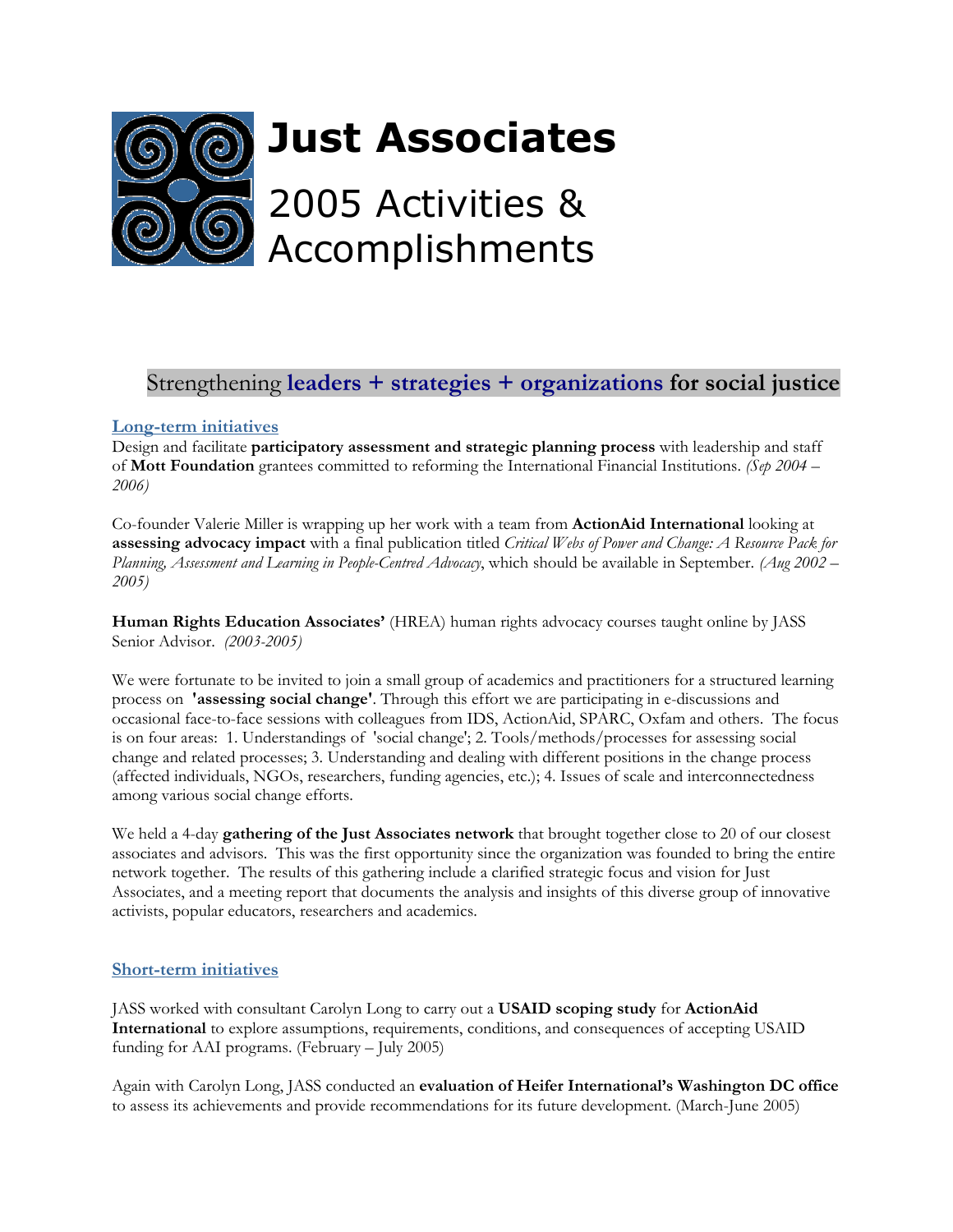Just Associates facilitated a **strategic planning session** at the June Board meeting of the Network in Solidarity with the People of Guatemala (NISGUA). **NISGUA** was interested in engaging in a larger strategic planning process that would help them reflect on their role as a solidarity organization and identify priorities for their future work. Although the initial idea was to expand the collaboration into a longer-term planning process, insufficient resources made that impossible. (May-June 2005)

Associate Peggy Healy co-facilitated an advocacy **capacity-building workshop with Catholic Relief Services** for university students and faculty active in their domestic outreach programs. This was a follow-on to the work that JASS did between 2002-2004 with CRS. (July-September 2005)

Associates Malena de Montis and Molly Reilly facilitated a one-day session on "**Gendered Power and Inequity**" for **CARE** staff at their Atlanta headquarters office to deepen and refine participants' understanding of gender and power as they impact development planning and programs.

## **Economic rights** & **citizen** action

Ongoing collaboration with **International Civil Society Budget Fund of the International Budget Project**, as member of the **Advisory Board** and in planning new initiatives. *(since 2002)* 

Just Associates, together with ActionAid International, and IDS-Participation Group organized a three-day workshop on "**Citizen Action, Knowledge and Global Economic Power: Intersections of Popular Education, Organizing and Advocacy**". This event brought together popular educators, trade union activists, academics and a diverse array of ActionAid International staff to review and capture experiences in popular economics and to sharpen our conceptual and practical approaches for linking local grassroots organizing with national and global advocacy on economic policy and rights. A workshop report should be available in November 2005 and by the end of December we plan to develop a short article comparing and contrasting different approaches to economic literacy. *(March – December 2005)* 

### **Women's rights** & political empowerment

In February, JASS facilitated a 5 day **International Women's Rights Strategic Thinking & Planning Workshop** for ActionAid International staff, including gender program offices, and some thematic and regional heads. The workshop began to forge common understanding among participants of the nature of gender inequality, sharpened the strategies for select gender priorities under core themes and identified broad strokes for the overarching Women's Rights strategy *(Jan – March 2005)*

With **ActionAid International,** JASS is developing a **toolkit** on understanding and implementing **rightsbased approaches** that also address the **gender dimensions of inequality**; for staff and partners to better understand practical implications of power dynamics for their work. *(Nov 2003 – 2005)* 

With **Action Aid International**, participatory action-research and documentation project to capture lessons and insights from **stories of women's rights activists navigating, resisting, engaging power.** The aim of this project will be to bring to light how strategic choices on women's rights are shaped by context, opportunity and many other factors; the content will be developed with an eye to communicating beyond the women's rights community. *(January – December 2005)*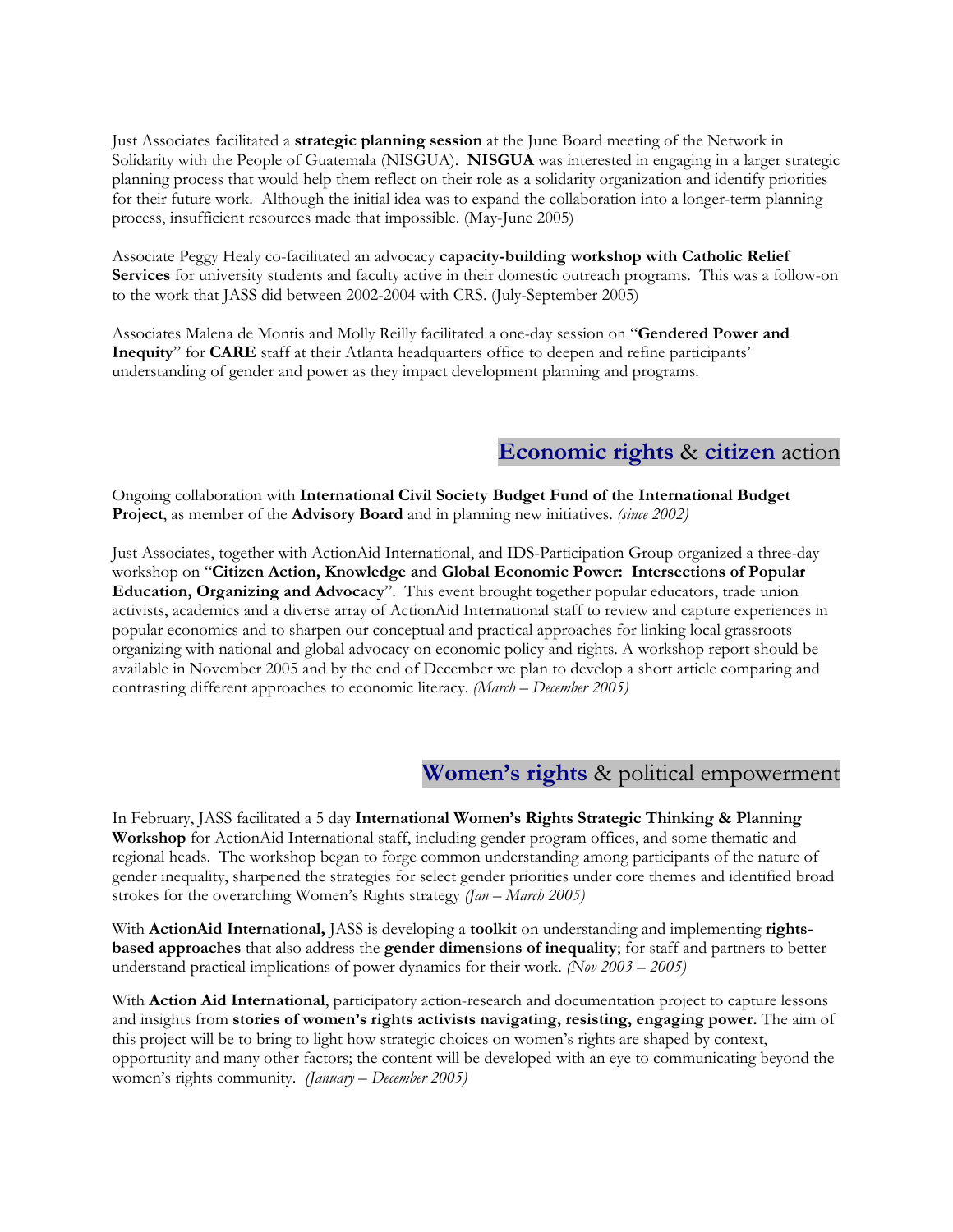JASS was asked by the **AAI-Americas** region to develop a paper proposing a **Women's Rights Strategy for ActionAid Americas,** including a brief contextual analysis and general recommendations and proposed actions to focus the women's rights component of ActionAid Americas' regional strategy for 2005-2010. *(March – June 2005)* 

JASS is collaborating with the Association for Women's Rights in Development (**AWID)** in a second phase of research on "**Where's the Money for Women's Rights**". Building on research we did in 2002, this effort reached out to hundreds of organizations working for gender equality and women's rights around the world as well as diverse funding organizations to clarify trends in funding for women's rights work in the past decade since the Beijing Conference and to understand some of the factors influencing those trends and shifts. The results, which will be presented at the October AWID Forum, promise to generate some exciting ideas about how we can leverage greater resources for women's rights and strategies for building deeper shared understanding and analysis about the role of funding and fundraising as an integral and very political part of women's rights work. *(January – November 2005)* 

Lisa was also on the **Planning Committee for AWID's 10th International Forum** -- How does change happen? Not only has this provided her a space to influence the structure and content of this important event, it has been an opportunity to network with leading feminists and women's rights advocates from around the world. *(March – October 2005)*

At the request of the International Women's Health Center, JASS worked with consultant Carolyn Long to design and conduct a participatory evaluation of advocacy work carried out over the last decade by the **Nigerian Coalition Against Unwanted Pregnancy** (CAUP). CAUP's experience addressing abortion through a frame of maternal health offers many strategic insights for other groups working on the issue in similarly restrictive contexts. The evaluation report was developed into an article, "Advocacy for Reform of the Abortion Law in Nigeria" that was published in the *Reproductive Health Matters* journal. *(Mar 2004 – May 2005)* 

With the **POLICY Project**, JASS, led by associate Molly Reilly, has supported the design and coordination of an initiative aimed at strengthening **Kenyan women's ability to access and enjoy their rights to inheritance and family property**. The initiative supported the initial steps of a collaborative advocacy planning process among NGOs concerned with women's inheritance rights, to identify needed changes in law, policy, institutional practice, and popular behavior and belief and begin to set priorities for action. A final report with reflections on the program will be available in November 2005. *(Nov 2003 – 2005)* 

## Creating **local & global bridges** for shared political action

Just Associates' **Rights and Resources for Education** project works with education advocates in Washington, DC to build strategies that promote equal rights, challenge privatization, and create global networking opportunities. Working with a coalition of labor unions, activist teachers, parents and concerned citizens, JASS is facilitating a participatory people's platform process, tied to the November 2006 city elections that gives priority to low-income African-American, Latino and other marginalized voices in the debate on how to fix the schools. The people's platform process aims to: ignite people's sense of justice, and desire to make a difference, as well as build skills, confidence, political consciousness and organization; deepening understanding of neoliberal policies and ideology that threaten quality public education; strengthening linkages among policy groups and constituencies in order to strengthen the legitimacy and accountability of advocacy and organizing; and producing popular materials to use in media, civic education and political accountability efforts. The first dialogue in the process involves African-American parents at a school which is today for all practical purposes racially segregated, although 50 years ago it was one of the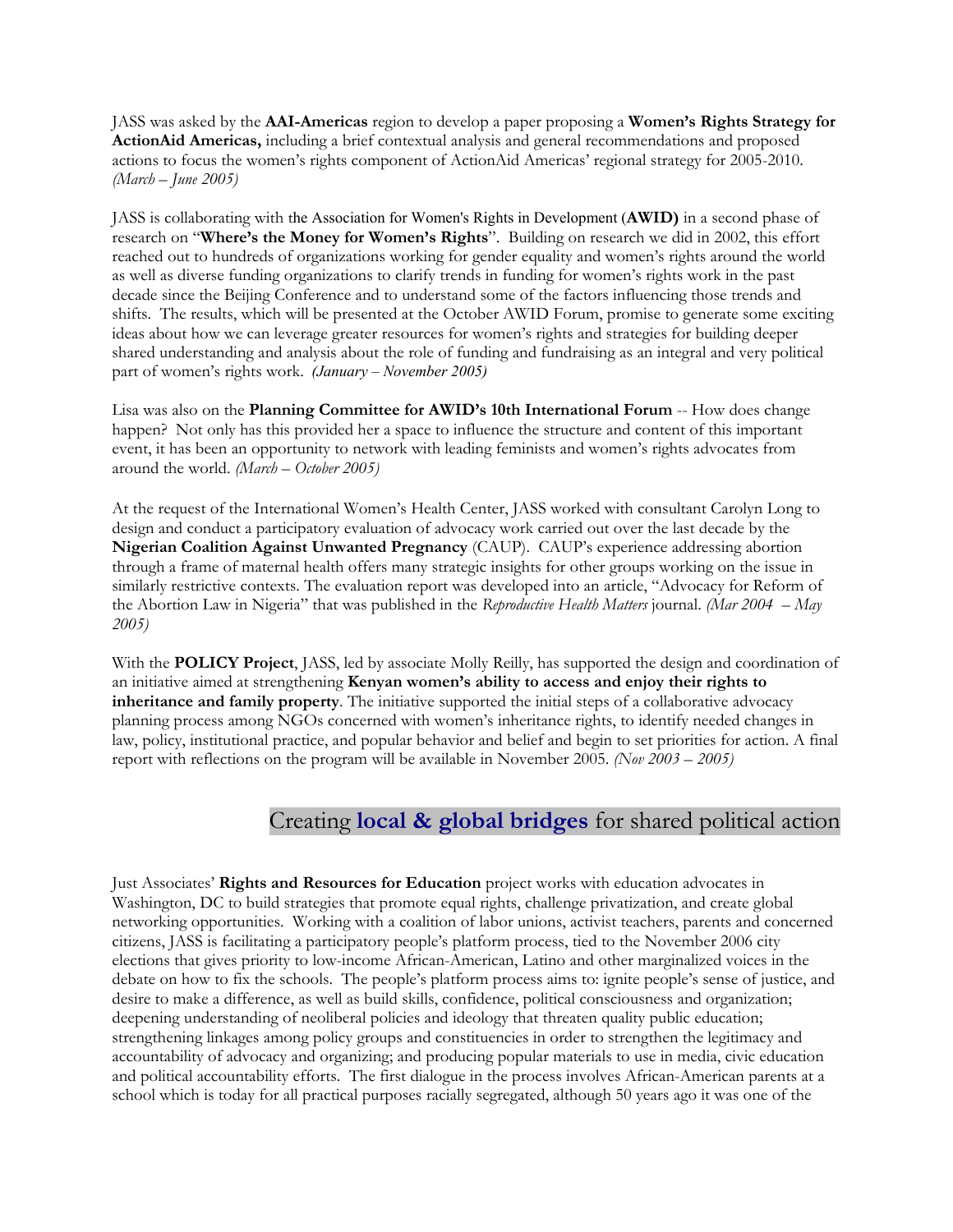schools at issue in the famous *Brown v. Board* litigation that struck down racial segregation in education. *(August 2004 - )* 

Just Associates (JASS), led by Molly Reilly, has been working with ActionAid International USA (AA-USA) on a **Research, Networking and Advocacy Planning Project** designed to inform future education advocacy. Initially, this effort focused on gaining a deeper understanding of the intersections between international education policies and US domestic education issues and politics, identifying advocacy gaps and opportunities, and building relationships with education advocates and organizers working in many contexts. Background research was complemented with open-ended consultations with over 50 people from grassroots organizations, universities, donor institutions, development groups and think tanks. This initial phase of work culminated in a Roundtable Discussion in July, with 25 education advocates, organizers and activist scholars from the US and the global South. The discussion revealed a remarkable consensus around the threat posed by forces pushing for privatization of public education. Urgent new areas for further investigation and inquiry—such as militarization of US schools—also surfaced at the Roundtable. AAI-USA and JASS are continuing the collaboration to bring local and national US domestic actors in education advocacy together with education advocacy partners in the Global South with the intention of forging new relationships, clarifying and deepening understanding of common threats such as privatization and disinvestment, and reinvigorating education action strategies through exchange and learning about innovative approaches. *(January 2005 – 2006)*

JASS is working with the **DC Coalition Against Domestic Violence** to design and facilitate a strategic planning and organizing process. Coming out of a long period of organizational crisis, DCCADV is now interested in strengthening their coalition and engaging a broad array of allies in more effectively addressing issues related to domestic violence in Washington DC. Through this process, we will draw on the long experience of several associates working in the area of violence against women around the world. *(April 2005 – 2006)* 

Annie Holmes has been working with members of the **Treasure Island Homeless Development Initiative** (TIHDI, pronounced tie-dye) to assess interest in, and possibly help form, a residents' organization on the island. Treasure Island had been taken over by the military as a base and during the transition process from the military back to the city of San Francisco, homelessness advocates campaigned successfully to ensure that 30% of housing on the island would be earmarked as supportive housing for formerly homeless families. 15 years later, homelessness organizations and advocates are rethinking the reliance on non-profits, and moving towards greater accountability of local government, hence TIHDI's interest in exploring the possibilities for building a strong residents' organization. *(2005)*

## Building **knowledge** and cultivating **communities of practice**

The **Spanish translation and publication** of *A New Weave of Power, People and Politics: The Action Guide for Advocacy and Citizen Participation*, was completed by ActionAid-Guatemala and CEDPA-Guatemala. The Bahasa Indonesian version (by Pergurakan, a new Advocacy Studies Institute in Jakarta), is expected to be completed by the end of 2005.

JASS received a small grant from **Hivos** to develop a second **Making Change Happen** resource, with the intention of expanding the initial report into a series of case stories, frameworks and tools for citizen-centered advocacy. We expect to complete the second report in the series, with a focus on power and gender equality, by the end of this year. *(October – December 2005)*